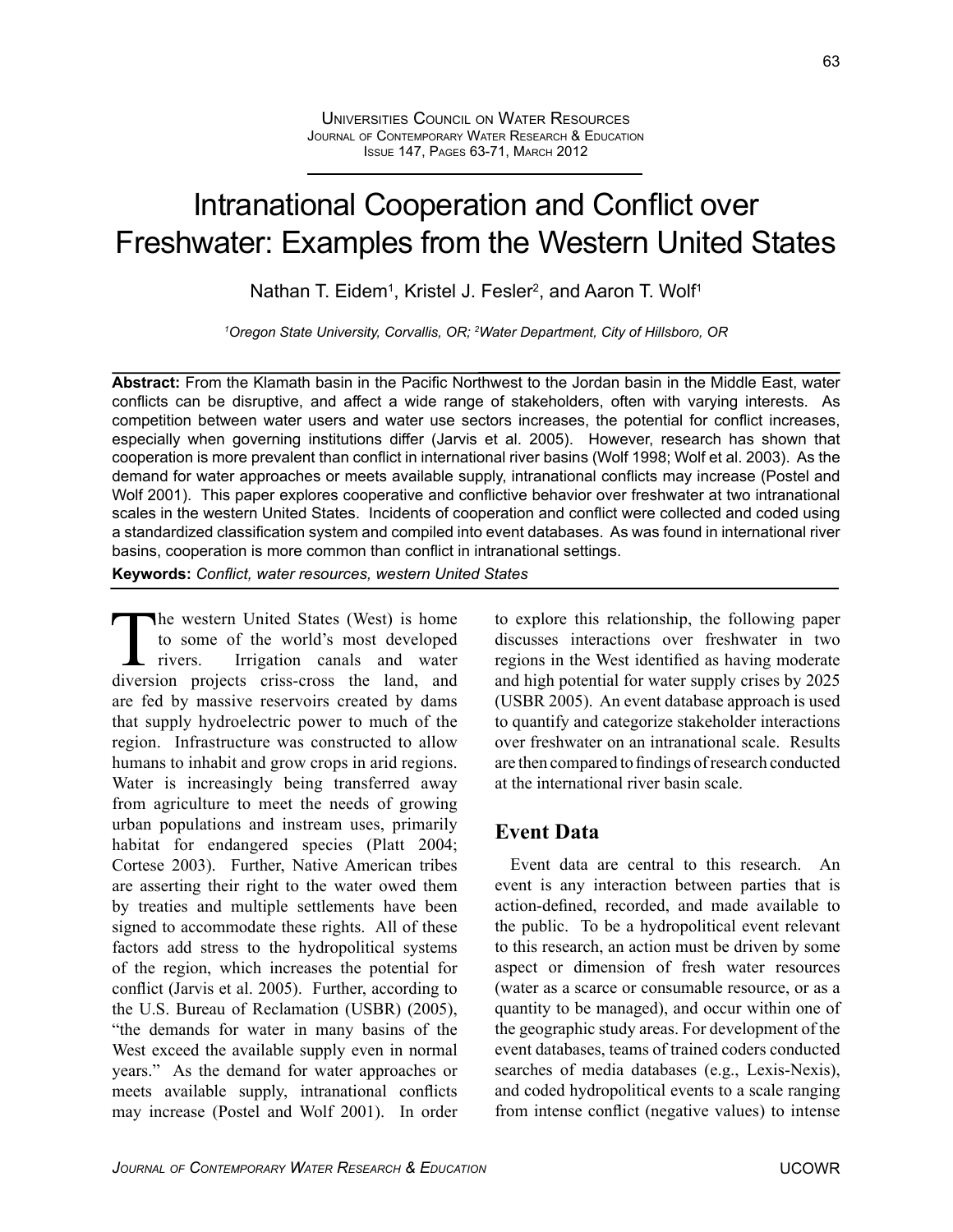cooperation (positive values). The more negative or positive a number is, the more intense the interaction between stakeholders. Event intensity corresponds to what action actually occurred, from a verbal argument, to the signing of an international agreement. This ranking gives a measure of the intensity of interactions between and among stakeholders, and provides a method to show behavioral changes over time (Shellman 2004). It is not a measurement of the attitudes expressed implicitly or explicitly in the media stories (Smith et al. 2001).

While political scientists have been analyzing event data, natural resource scientists and managers have not utilized this resource mainly because these event databases focus on diplomatic and militaristic behaviors and have not been well suited to environmental issues (Schrodt 1994). The Transboundary Freshwater Dispute Database (TFDD) is so suited. The TFDD classification scheme was created by modifying the Conflict and Peace Database (Azar 1980) ranking system to adjust for water resource management issues and concerns at the international level (Wolf et al. 2003). Further modifications were made to adapt the TFDD classification scheme to the

intranational scale. The Intranational Political Interactions (Moore and Lindstrom 1996) was used to describe local political actions in each intensity level, and additional intranational cooperative actions were modified from The Struggle Spectrum (Keltner 1994). After considering all of these factors, scales were constructed in which the conflict-cooperation intensities for this research range between 7 (most cooperative) and -7 (most conflictive) on the international scale and 5 (most cooperative) and -5 (most conflictive) intranationally. Neutral events are ranked zero (Table 1). (See Table 2 for examples.)

In addition to intensity, events were coded to different issue type categories. All the issue types can be generalized into water supply events (e.g., quality, conservation, flooding) or water allocation events (e.g., intergovernmental, water rights, instream uses). Categories were originally developed for the international scale (Wolf et al. 2003), and subsequently modified for the intranational scales which do not focus on transnational issues. Regardless of scale, each event can be classified as only one issue type.

| <b>International</b>                         |                | <b>Intranational</b>                                                   |
|----------------------------------------------|----------------|------------------------------------------------------------------------|
| Formal declaration of war                    | $-7$           | N/A                                                                    |
| Extensive war acts                           | -6             | N/A                                                                    |
| Small scale military acts                    | $-5$           | Small scale acts of violence, protests, vandalism                      |
| Political-military hostile actions           | $-4$           | Litigations, appeals of administrative actions                         |
| Diplomatic-economic hostile actions          | $-3$           | Fines, proposal and permit denials, halting negotiations               |
| Strong verbal hostility                      | $-2$           | Petitions, withdrawal of third-party support                           |
| Mild verbal discord                          | $-1$           | Delays, report reviews, voicing opposition, editorials                 |
| Neutral or insignificant                     | $\overline{0}$ | Judicial rulings, no comment statements, announcements                 |
| Minor official exchanges                     | 1              | Voicing opinions of approval, court-forced negotiations,<br>editorials |
| Official verbal support                      | 2              | Meetings, third-party support, negotiation requests                    |
| Cultural or scientific agreement             | 3              | Permit approvals, fixing violations, negotiations begin                |
| Non-military econ., tech., indus., agreement | 4              | Lawsuit settlements, regulation approval, management<br>transfers      |
| Military economic or strategic support       | 5              | State bill passage, compacts or official agreements                    |
| International freshwater treaty              | 6              | N/A                                                                    |
| Voluntary unification into one nation        |                | N/A                                                                    |

**Table 1.** The conflict-cooperation intensity scales used to code events for this research.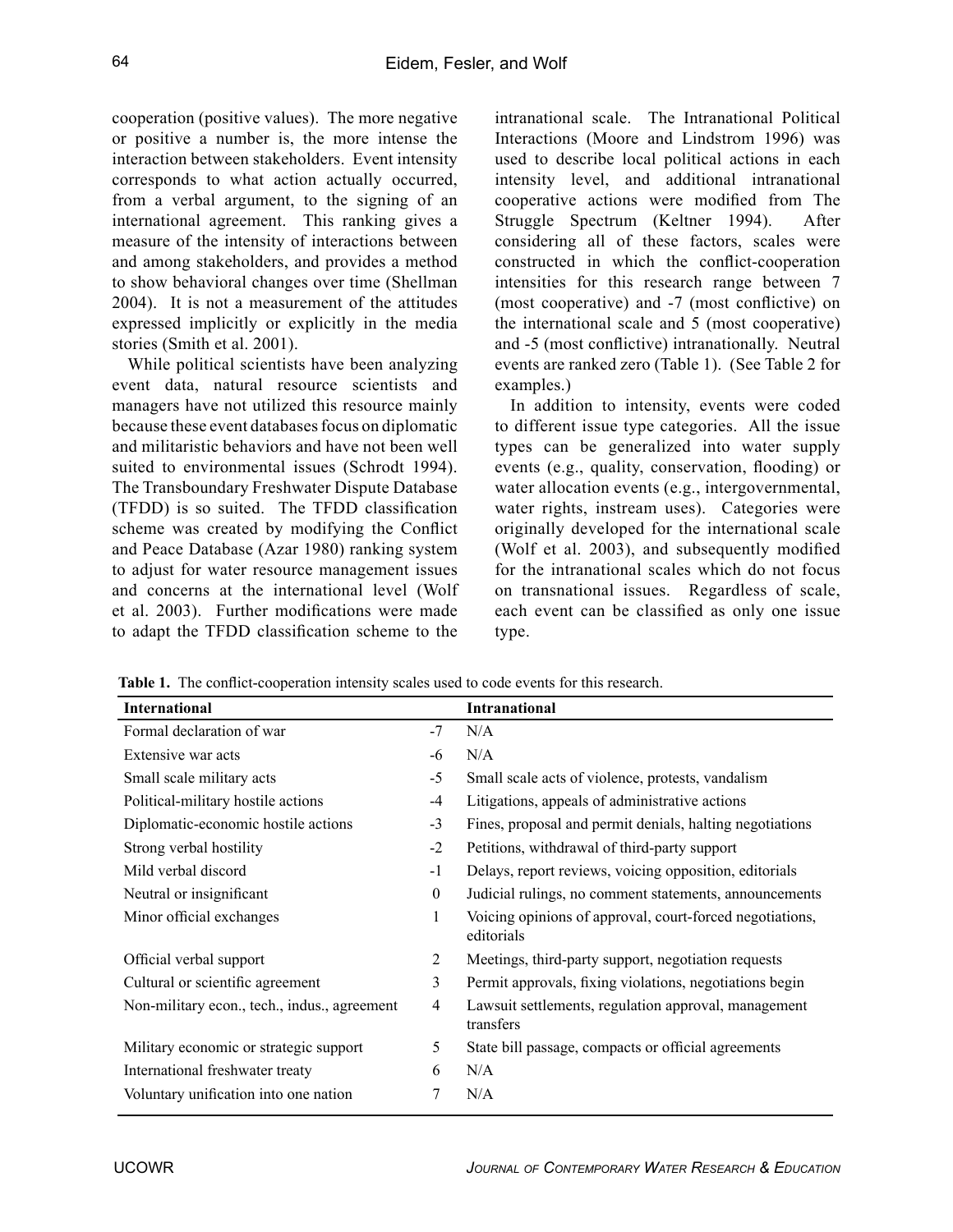| Date      | Basin                                               | <b>Event summary</b>                                                                                                                                                | <b>Issue type</b>    | <b>Intensity</b> |
|-----------|-----------------------------------------------------|---------------------------------------------------------------------------------------------------------------------------------------------------------------------|----------------------|------------------|
| 7/3/1978  | Amazon<br>(International)                           | Treaty for Amazonian Cooperation                                                                                                                                    | Economic Development | 6                |
| 6/3/2004  | Lower Green<br>(UC Region)                          | Members of the Ute Indian Tribe have<br>sued the Bureau of Indian Affairs (BIA) for<br>allowing non-Indian irrigation companies to<br>divert water off Indian lands | Intergovernmental    | -4               |
| 8/23/1995 | Rio Grande-<br><b>Elephant Butte</b><br>(UC Region) | Albuquerque area water plan, focusing on<br>conservation measures, is nearing approval                                                                              | Conservation         | 2                |
| 4/21/2001 | Umatilla<br>(Oregon)                                | The city of Pendleton and the Umatilla<br>Tribes reached a water rights agreement<br>involving the city's point of diversion in the<br>Umatilla's north fork.       | Water rights         | 4                |
| 7/9/2001  | Klamath<br>(Oregon)                                 | In protest of a federal decision to not release<br>water for irrigation to maintain instream<br>flow for fish, dam head gates have been<br>removed by area farmers  | Instream             | -5               |

**Table 2.** Example events from all three databases.

## **Study Areas**

The Transboundary Freshwater Dispute Database (TFDD) research group has investigated hydropolitical interactions at multiple scales of analysis. First, international river basins, those containing portions of more than one country (Figure 1), were analyzed (Wolf et al. 2003). Then the methodology used at the international scale was modified to study interactions in intranational settings; starting within the state of Oregon (intrastate), and followed by a regional analysis of the U.S. Bureau of Reclamation's Upper Colorado (USBR UC) Region (interstate) (Figure 2). Both of these intranational studies focus on political regions rather than hydrologic boundaries. However, events within these study areas were coded to U.S. Geological Survey (USGS) hydrologic accounting units, which are watersheds. While there are international basins in both of the intranational study areas, only events of intranational interaction were coded.

#### **Freshwater in Oregon**

Generally, precipitation decreases from west to east across the state. Oregon's distinct climatic zones are created by the relative locations of the Pacific Ocean and Cascade Mountains. The western valleys receive high rainfall (762-15,524 mm/yr, 30-60 in/yr) mostly between November and March (Taylor and Hannan 1999). Snowmelt is also an important source of water for rivers originating the Cascades. The maximum precipitation received in Oregon is over 5,000 mm/yr (200 in/yr) (Taylor and Hannan 1999). In contrast, the eastern semi-arid portion of the state contains vast areas that receive less than 305 mm/yr (12 in/yr) of precipitation (Allan et al. 2001). Approximately two-thirds of Oregon's 3.8 million people live in the western wet portion of the state (Allan et al. 2001; U.S. Census 2010). Major population centers include Portland, Salem, Corvallis, and Eugene. The USBR identifies portions of the state as having moderate potential for water supply crises by 2025 (USBR 2005).

#### **Freshwater in the Upper Colorado Region**

The USBR UC Region covers portions of seven states, and includes both the upper Colorado River basin and the upper Rio Grande River basin. The management region is the source of freshwater for some of the largest and fastest growing cities in the U.S., including Denver, CO, Las Vegas, NV, Los Angeles, CA, and Phoenix, AZ. None of these are within the UC Region (National Research Council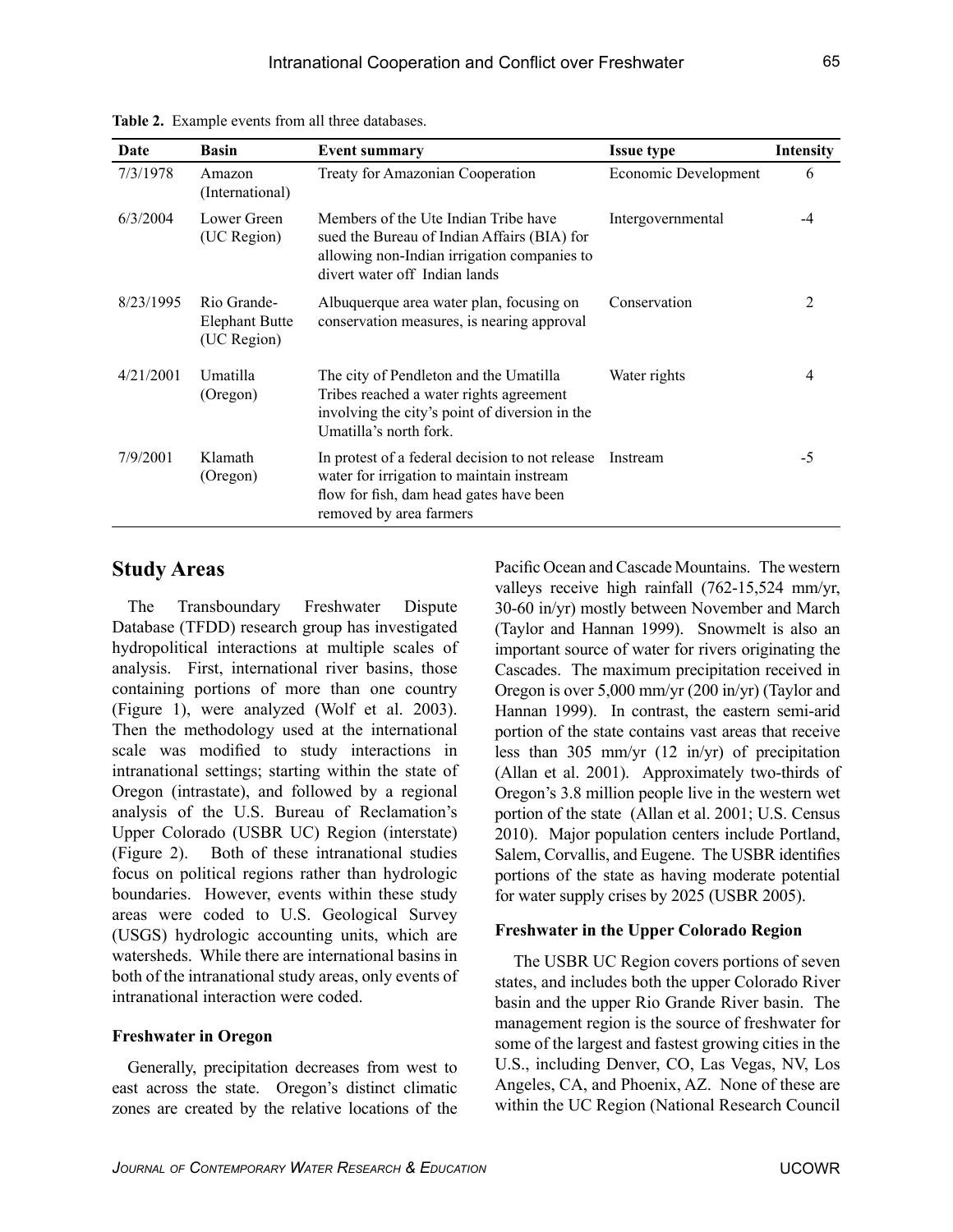

**Figure 1.** International river basins of the world. Source: Transboundary Freshwater Dispute Database.



**Figure 2.** Intranational hydropolitical study areas. Data Source: Transboundary Freshwater Dispute Database.

2007). Major population centers within the region include Albuquerque, NM, Santa Fe, NM, and Salt Lake City, UT. The rivers of the region are fed primarily by snowmelt in the Rocky Mountains, and travel through some of the driest parts of the U.S. Average annual precipitation in the region ranges from 232 mm/yr (3 in/yr) near Lake Powell to 615 mm/yr (24 in/yr) in the mountains in northeastern Utah. The maximum is more than 1,700 mm/yr (67 in), while the minimum is less than 3 mm/yr  $(0.1 \text{ in})$  in these locations (USBR) 2006). According the USBR, portions of the UC Region are highly likely to experience water supply crises by 2025 (USBR 2005, 3).

## **Results and Discussion**

The following section details the major findings of the two intranational study areas. Event intensity and issue type are discussed independently for each of the two regions. Finally, the intranational studies are compared with the findings from international river basins.

### **Intranational-Intrastate Scale: Oregon, U.S.A.**

Of the 393 events coded between 1990 and 2004, more events in Oregon were cooperative (214, 54 percent) than conflictive (138, 35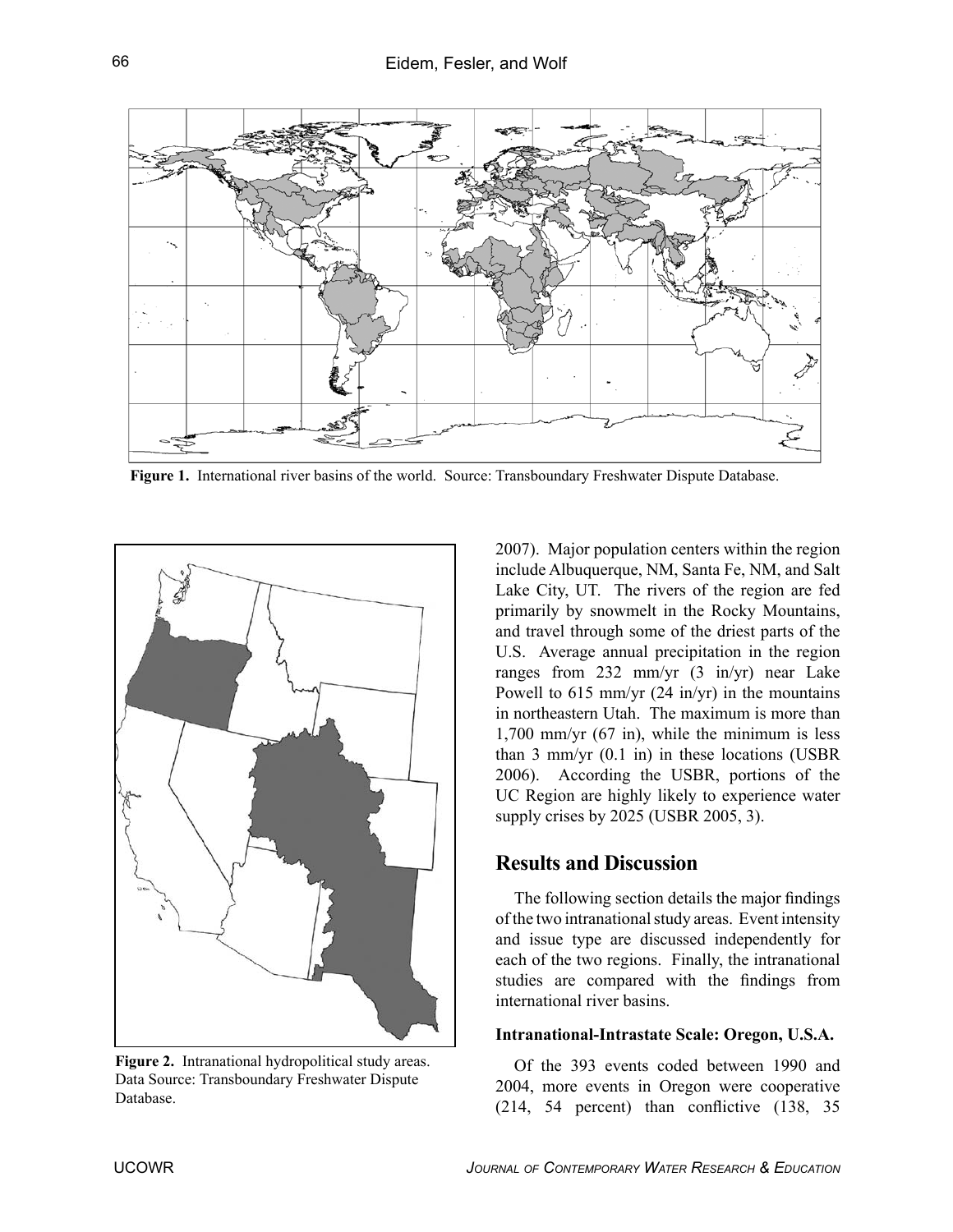percent), even though mildly conflictive (intensity -1) events outnumbered mildly cooperative  $(intensity +1)$  events 69 to 50 (Figure 3). However, for more intense events there are twice as many cooperative ones (164, 42 percent) as conflictive (69, 20 percent). The extremely cooperative events (intensity +5) out-number the most intense conflictive events by a margin of 3 to 1. The 41 neutral events make up 10 percent of the reported news events. Of the 12 most extreme events (+5 or -5), only 3 were extremely conflictive. Cooperative events outnumber conflictive events, and a low proportion of events are of extreme intensity (-5 and +5). Most of the basins on the western side of the Cascade Mountains have relatively high cooperative intensity averages. Basins to the east, where water is less available, have a greater range of cooperative intensities. No geographic pattern is seen in the distribution of conflictive intensities among the basins in Oregon.

In Oregon, most events revolved around water quality issues (158, 40 percent), while fewer events involved water quantity (78, 20 percent). Extremely cooperative events (intensity +5) spanned five issue types: water quality, infrastructure, navigation, intergovernmental, and fish passage. Extremely conflictive events (intensity -5) only concerned instream issues. Water rights events were more widely distributed than instream events among the basins of Oregon. The Klamath basin held an overwhelming majority of instream water resource events (78 percent), while no basin had more than 25% of the water rights events.

## **Intranational-Intrastate Scale: Upper Colorado Region, U.S.A.**

Of all three scales, this one produced the largest number of events, 3,867. From 1970 through 2005, a majority of events in the UC Region were cooperative, 1,584 (52 percent) to 1,455 (48 percent) (Figure 4). Neutral events occurred most frequently, followed by mild dissent (-1) and mild support  $(+1)$ . Several lawsuits  $(-4)$  occurred during this time period, along with several settlements (+4). Nearly one-quarter of all events coded were extreme  $(+/- 4$  and  $+/- 5)$ , with less than 1.5 percent being the most extreme. Of all the extreme events, 392 were cooperative and 336 were conflictive. Intensities varied across the UC Region with no discernible geographic pattern.

In terms of issue type, the majority of events related to water rights, infrastructure, water quality, and intergovernmental relations, respectively. Water rights events tended to be more conflictive (328, 41 percent) than cooperative (284, 35 percent). Litigations are the main mechanism stakeholders have to alter a water right, thus the high frequency of -4 intensity events. There is also a lot of mild verbal dissent and support over water rights events. This holds true for all issue types.

Hydropolitical events relating to infrastructure tended to be more cooperative (399, 51 percent) than conflictive (237, 30 percent). The high proportion of  $+2$  and  $+4$  events shows that people are willing to not only make proposals for collaboration, but also form collaborative groups when infrastructure



**Figure 3.** Distribution of events in Oregon, an intranational-intrastate region.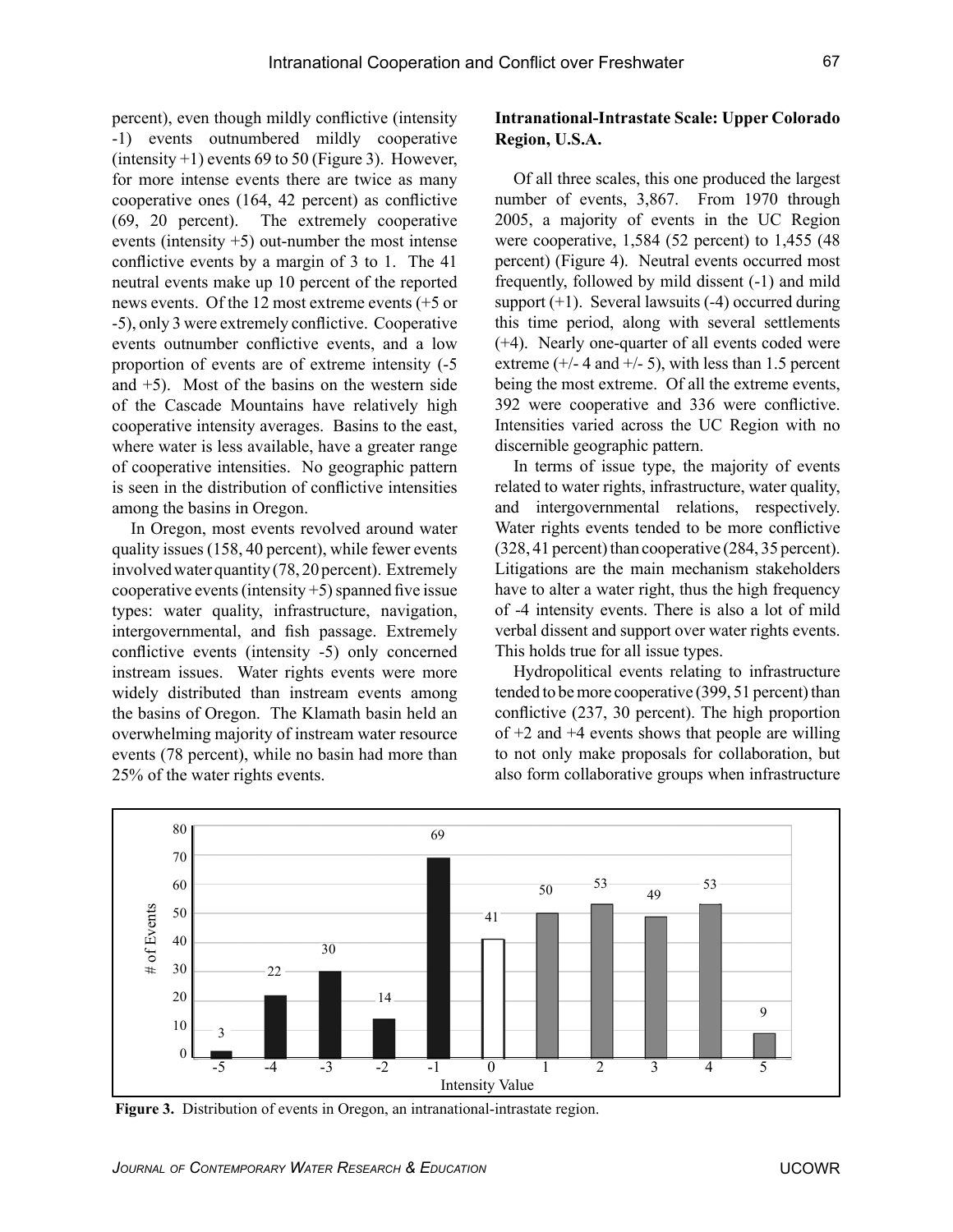

**Figure 4** Distribution of events in the Upper Colorado Region, an intranational-interstate region.



**Figure 5.** Distribution of events in international river basins. Source: Wolf et al. 2003.

is involved. Interestingly, the rivers of the UC Region are some of the most heavily developed in the world, but the region has the lowest percentage of events in this category of all three scales.

Water quality events tended to be more conflictive (288, 43 percent) than cooperative (239, 36 percent). The largest number of conflictive events was permit violations (-3). There were also a large number of +4 events, indicating a willingness to work together to manage water quality.

There were more events of intergovernmental conflict (278, 45 percent) than cooperation (239, 39 percent). The largest number of both conflictive and cooperative events were mild verbal dissent  $(-1)$  and support  $(+1)$ . This is an example where conflict is greater than cooperation, but it is mostly talk.

#### **Intranational and International Comparisons**

Generally, several aspects of event distribution along the conflict-cooperation spectrum mirror results previously found at the international scale. At all scales, cooperative events outnumber conflictive events (Figure 3, 4, and 5; Table 3). Further, at all scales of analysis a large proportion of events were low intensity, and verbal interactions (intensities  $+1$ , 0, and  $-1$ ). However, a higher proportion of verbal actions are conflictive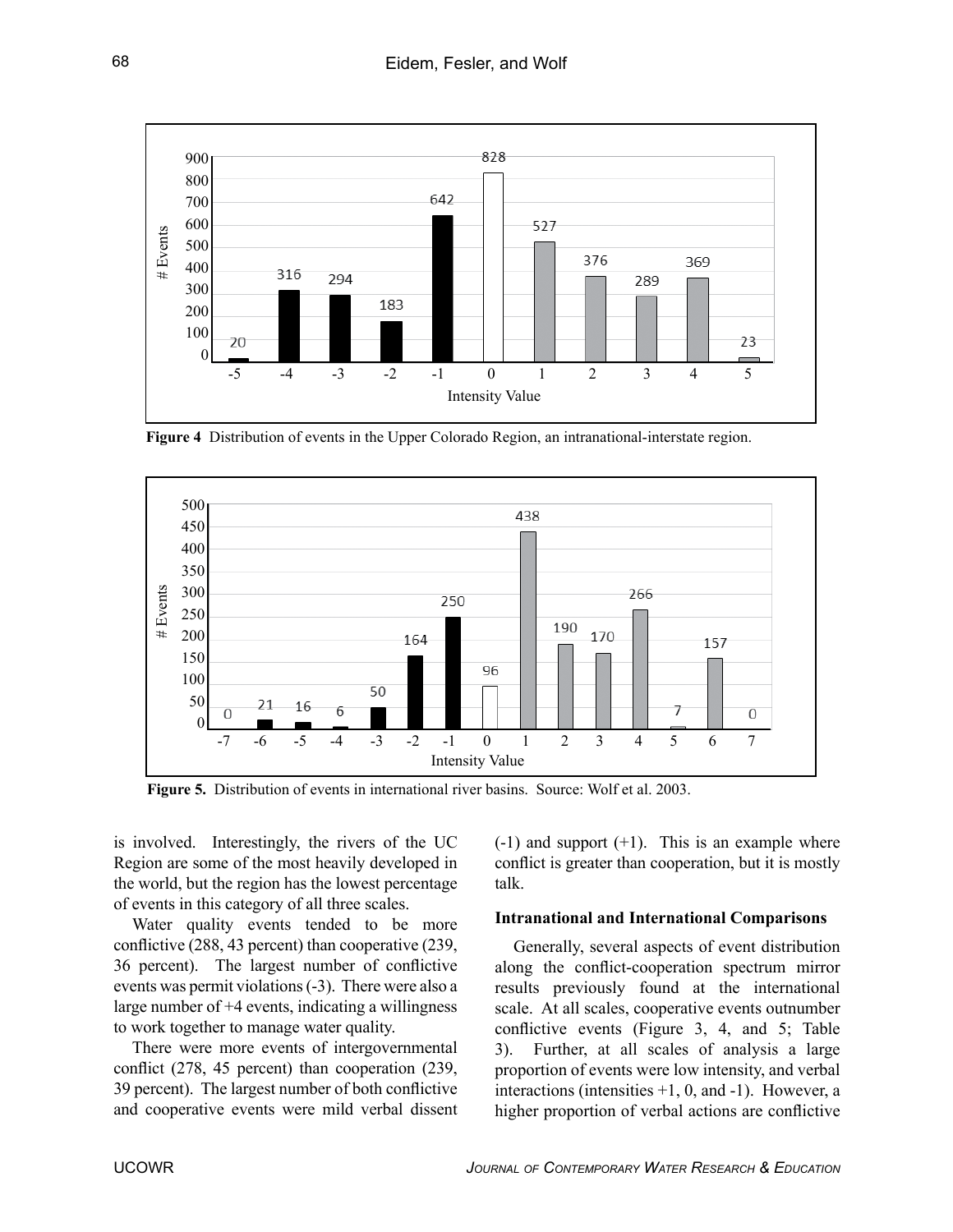| Transboundary Freshwater Dispute Database. |                      |                  |        |  |  |
|--------------------------------------------|----------------------|------------------|--------|--|--|
| <b>Intensity</b>                           | <b>International</b> | <b>UC Region</b> | Oregon |  |  |
| -7                                         | $0\%$                | N/A              | N/A    |  |  |
| $-6$                                       | $1\%$                | N/A              | N/A    |  |  |
| $-5$                                       | $1\%$                | $1\%$            | $1\%$  |  |  |
| $-4$                                       | $0\%$                | 8%               | 6%     |  |  |
| $-3$                                       | 3%                   | 8%               | $8\%$  |  |  |
| $-2$                                       | $9\%$                | 5%               | 4%     |  |  |
| $-1$                                       | 14%                  | 17%              | 18%    |  |  |
| $\boldsymbol{0}$                           | 5%                   | 21%              | 10%    |  |  |
| 1                                          | 24%                  | 14%              | 13%    |  |  |
| $\overline{2}$                             | 10%                  | 10%              | 13%    |  |  |
| $\mathfrak{Z}$                             | 9%                   | 7%               | 12%    |  |  |
| $\overline{4}$                             | 15%                  | 10%              | 13%    |  |  |
| 5                                          | $0\%$                | $1\%$            | 2%     |  |  |
| 6                                          | 9%                   | N/A              | N/A    |  |  |
| 7                                          | $0\%$                | N/A              | N/A    |  |  |

**Table 3.** A comparison of events' intensity at all three scales of analysis. Values are percentages of total events per study area. International data source:

intranationally, and cooperative at the international scale. At all scales of analysis, the extreme ends of the intensity scale are not common.

Water quality events are more frequent at the intranational scale than the international scale (Table 4). This trend can be attributed to the localized effects of water quality problems. Often these events concern small-scale polluters affecting local water bodies, such as waste water treatment plant overflows, leaking underground storage tanks, and railroad spills. Water quality issues severe enough to concern international parties are much fewer and farther between than these localized water quality concerns, leading to higher frequency of water quality events as the spatial scale decreases. The opposite pattern occurs for issues of water quantity. Events in international basins occur more frequently than intranationally, the pattern holding as scale decreases. At all scales, actions concerning intergovernmental relations occurred with the same general frequency, indicating that while the political authority may differ between the scales, water resource managers and stakeholders at all levels require the same amount of action to build institutional capacity.

The high frequency of low intensity events

**Table 4.** A comparison of events' intensity at all three scales of analysis. Values are percentages of total events per study area. International data source: Transboundary Freshwater Dispute Database.

| <b>Issue Type</b>                                                         | <b>International</b> | <b>Upper</b><br>Colorado | Oregon |
|---------------------------------------------------------------------------|----------------------|--------------------------|--------|
| Water Quality                                                             | 6%                   | 17%                      | 40%    |
| <b>Water Quantity</b>                                                     | 46%                  | 40%                      | 20%    |
| Infrastructure                                                            | 29%                  | 19%                      | 25%    |
| Intergovern-<br>mental<br>relations                                       | 14%                  | 18%                      | 13%    |
| Flood Control                                                             | $2\%$                | $1\%$                    | $1\%$  |
| Other:<br>Navigation,<br>Economic<br>Development,<br><b>Border Issues</b> | 3%                   | $1\%$                    | $1\%$  |
|                                                                           |                      |                          |        |

illustrates that it is commonplace for stakeholders to speak out against issues they oppose, and in support of those they favor. However, the low frequency of conflictive events illustrates that this verbal expression does not always progress into conflictive action. This research shows that intranationally, conflict over water resources is more likely to be mild and verbal, rather than extreme.

## **Conclusions**

This research also shows that individual cases alone do not provide a complete picture, because they are not set in the broader spatial and temporal setting. For example, the conflictive outbreak in the Klamath basin in 2001 may be the most prominent water resources event in Oregon, but it certainly is not representative of the range in intensities and issues of water resource management.

Whether at the international or intranational scale, conflict is not as prevalent as cooperation in water resources interactions. Stakeholder interactions occur over a variety of issue categories, with the patterns varying by scale. Interactions are also more likely to be low intensity than high intensity. The cooperative trend observed at multiple scales goes against traditional thinking about freshwater interactions, that conflict is the norm. Since water is essential to human civilization, people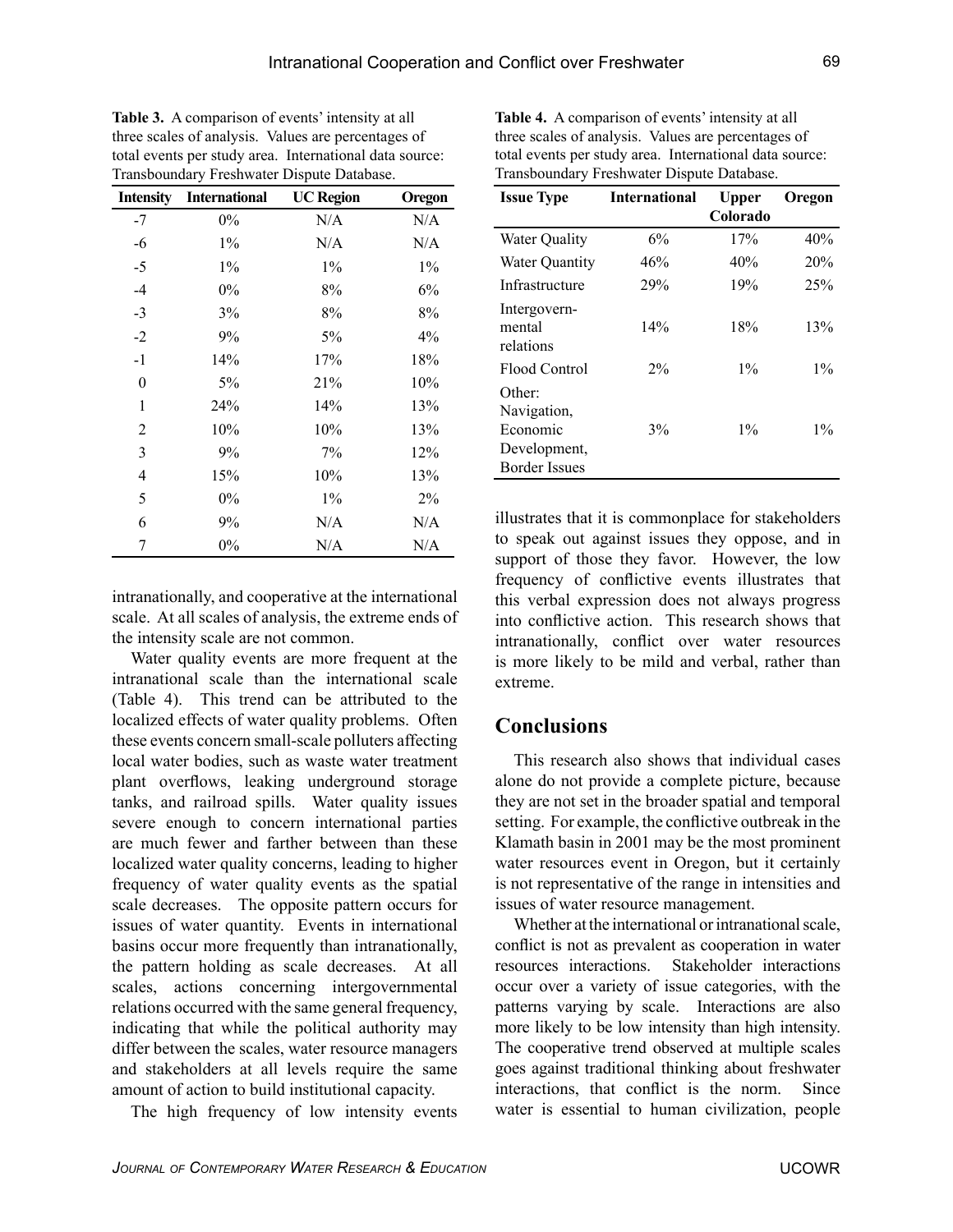work together to manage it. This is evident at all three geographic scales studied by Transboundary Freshwater Dispute Database researchers by the amount of cooperation that has occurred historically. A great deal of time, effort, and resources are invested to bolster institutional capacity. The goal is to prevent conflictive interactions between stakeholders when perturbations to the system occur, even though capacity building activities are often reactive adaptations. Focusing resources on building institutional capacity and resilience could help to minimize conflicts in the future.

# **Acknowledgements**

This research was supported by the following programs:

USGS - Oregon Center for Water and Environmental Sustainability (CWESt) - Basin level datasets for anticipating future water scarcity and conflict in Oregon.

USBR - Western Water Institutional Solutions: Identification, Development, and Application of Institutional Solutions for Western Water Problems.

Preliminary results were presented at the 2007 Association of American Geographers Annual Meeting, San Francisco, CA – Water Conflict and Cooperation II Paper Session – Cooperation and Conflict over Water in the Western United States.

# **Author Bios and Contact Information**

**Nathan T. Eidem** is a doctoral candidate in the Department of Geosciences at Oregon State University. He can be contacted at 104 Wilkinson Hall, Oregon State University, Corvallis, OR 97331-5506, phone 541-737-1201; fax 1-541-737-1200, e-mail eidemn@ geo.oregonstate.edu.

**Kristel J. Fesler** is a Water Resource Technician II with the City of Hillsboro, Oregon Water Department. She can be contacted at 150 E Main Street; Hillsboro, OR 97123, phone (503) 615-6702, e-mail kristelf@ ci.hillsboro.or.us.

**Aaron T. Wolf** is professor and chair of the Department of Geosciences at Oregon State University. He can be contacted at 104 Wilkinson Hall, Oregon State University, Corvallis, OR 97331-5506, phone (541) 737-1201, fax 1-541-737-1200, e-mail wolfa@geo. oregonstate.edu.

## **References**

- Allan, S., A. R. Buckley, et al. 2001. *Atlas of Oregon*. Eugene, University of Oregon Press.
- Azar, E. E., 1980. The Conflict and Peace Data Bank (COPDAB) Project. *Journal of Conflict Resolution* 24(1): 143-152.
- Cortese, C.F. 2003. Conflicting Uses of the River: Anticipated Threats to the Resource. *Society and Natural Resources* 16: 1-18.
- Jarvis, T., M. Giordano, S. Puri, K. Matsumoto, A. Wolf. 2005. International Borders, Ground Water Flow, and Hydroschizophrenia. *Ground Water* 43(5): 764-770.
- Keltner, J. W. 1994. "Chapter 1: The Struggle Spectrum." In *The Management of Struggle: Elements of Dispute Resolution through Negotiation, Mediation and Arbitration*, 27-43. Cresskill, NJ, Hampton Press.
- Moore, W. H. and R. Lindstrom, 1996. *The Violent Intranational Conflict Data Project (VICDP) Codebook.*
- National Research Council (NRC). 2007. *Colorado River Basin Water Management: Evaluating and Adjusting to Hydroclimatic Variability*. Committee on the Scientific Bases of Colorado River Basin Water Management, National Research Council. National Academies Press. Accessed online March 8, 2007. http://www.nap.edu/catalog/11857.html.
- Platt, R.H. 2004. *Property Rights: The Owner as the Planner in Land Use and Society: Geography, Law and Public Policy*. Island Press. Washington, D.C. 455 p.
- Postel, S. and A. Wolf. 2001. Dehydrating Conflict. *Foreign Policy*. September-October, 60-67.
- Schrodt, P. A. 1994. The Statistical Characteristics of Event Data. *International Interactions* 20(1): 35-53.
- Shellman, S. M. 2004. Measuring the Intensity of Intranational Political Events Data: Two Interval-Like Scales. *International Interactions* 30(2): 109-141.
- Smith, J., J. D. McCarthy, et al., 2001. From Protest to Agenda Building: Description Bias in Media Coverage of Protest Events in Washington, D.C. *Social Forces* 79(4): 1397-1423.
- Taylor, G. H. and C. Hannan. 1999. *The Climate of Oregon: From Rain Forest to Desert*. Corvallis, Oregon State University Press.
- TFDD. 2011. Transboundary Freshwater Spatial Database. Accessed June 20, 2011. http:// www.transboundarywaters.orst.edu/database/ transfreshspatdata.html.